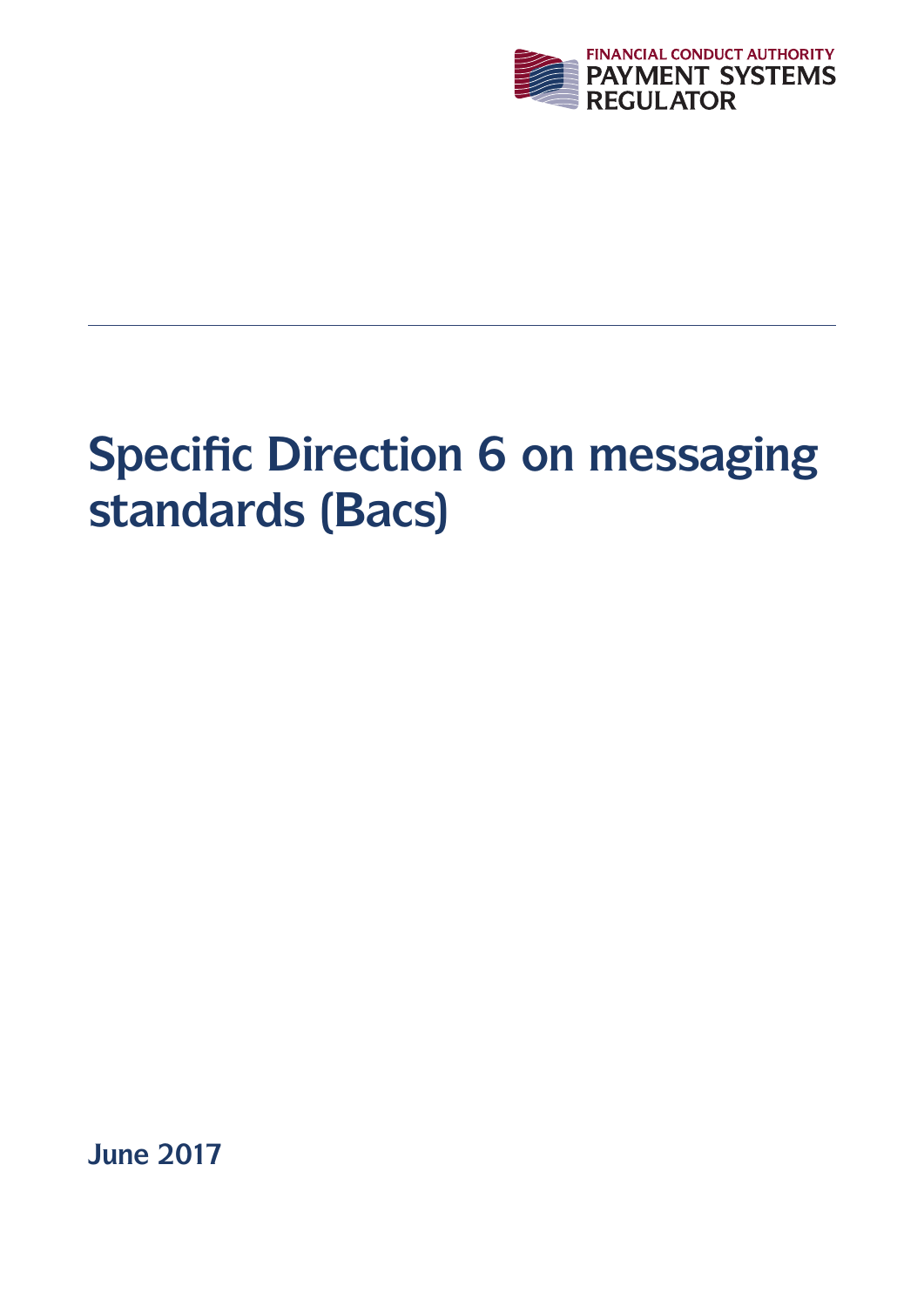# **Contents**

|  |  | <b>Specific Direction 6 on messaging standards (Bacs)</b> |  |
|--|--|-----------------------------------------------------------|--|
|  |  |                                                           |  |

|                         | <b>Power exercised and purpose</b>          |   |
|-------------------------|---------------------------------------------|---|
| $\overline{2}$          | <b>Application</b>                          | 3 |
| $\overline{\mathbf{3}}$ | <b>Commencement</b>                         | 3 |
| $\overline{\bf{4}}$     | <b>Citation</b>                             | 3 |
| 5                       | <b>Interpretation</b>                       | 3 |
| 6                       | <b>Requirement to produce documentation</b> |   |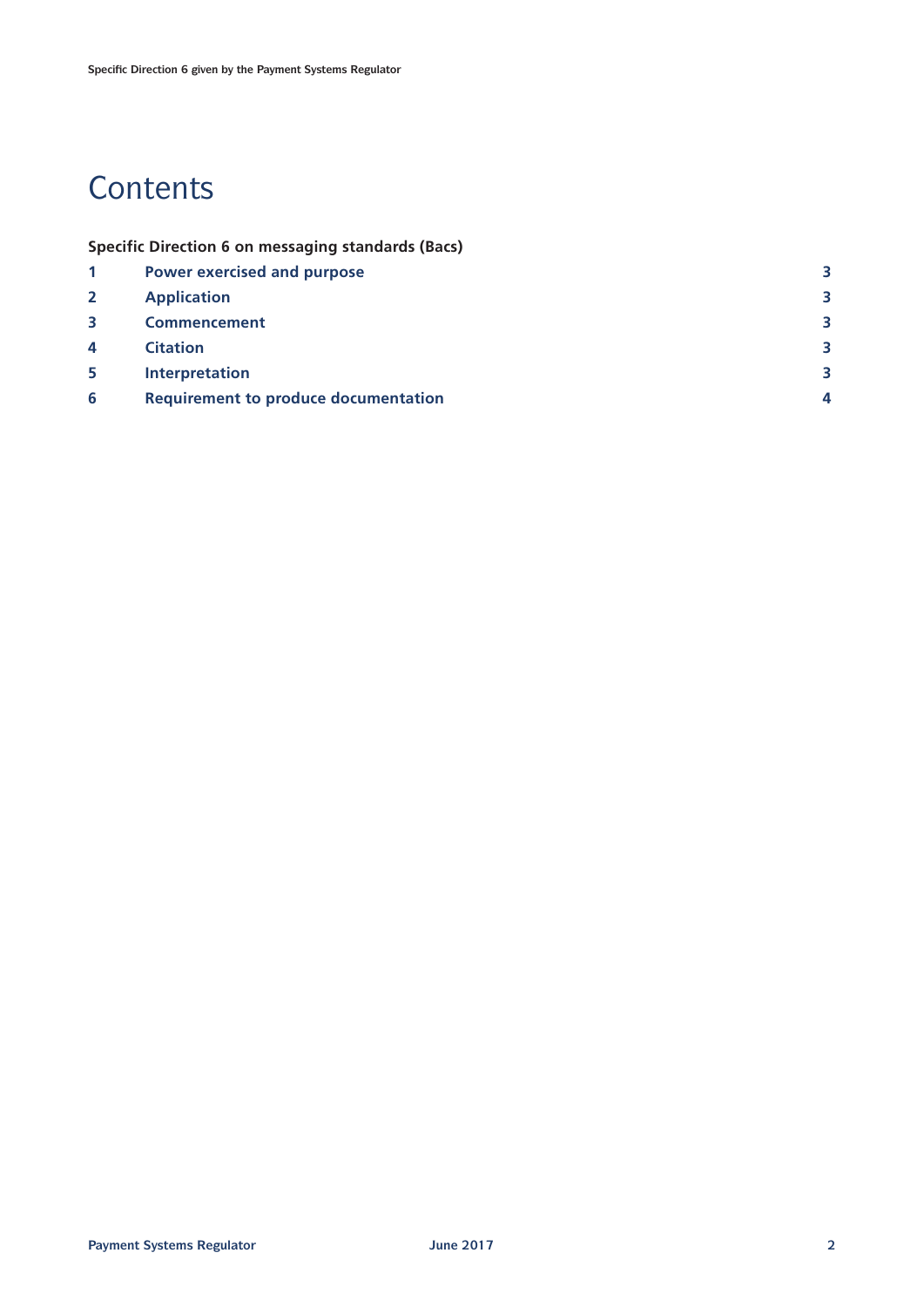# 1 Power exercised and purpose

- **1.1** The *Payment Systems Regulator* makes this specific direction in accordance with section 54(3) (c) (Regulatory and competition functions – directions) of the Financial Services (Banking Reform) Act 2013 (the *Act*). In accordance with section 54(3)(c) this specific direction applies to persons of a specified description.
- **1.2** The *Payment Systems Regulator* has had regard in particular to the following provisions of the *Act*:
	- a) sections 49 to 53 (General duties of regulator)
	- b) section 62(2)(a) (Duty to consider exercise of powers under Competition Act 1998)

 The *Payment Systems Regulator* makes this direction for the reasons set out in its infrastructure market review final report<sup>1</sup> remedies decision.<sup>2</sup>

**1.3** The purpose of this specific direction is to ensure that the *operator* of *Bacs* prepares and makes available the documentation required to allow conversion between existing messaging standards and *ISO 20022*.

# 2 Application

**2.1** This specific direction applies to the *operator* of *Bacs.*

#### 3 Commencement

- **3.1** This specific direction comes into force on 20 June 2017.
- **3.2** This specific direction will continue in force until such time as it is varied or revoked by the *Payment Systems Regulator*.

# 4 Citation

**4.1** This specific direction may be cited as Specific Direction 6 (Messaging standards: Bacs).

# 5 Interpretation

- **5.1** General Provisions GP2 and GP3 are incorporated into this specific direction and are to be read as a direction under section 54 of the *Act* for the purposes of this specific direction.
- **5.2** The headings and titles used in this specific direction are for convenience and have no legal effect.
- **5.3** The Interpretation Act 1978 applies to this specific direction as if it were an Act of Parliament except where words and expressions are expressly defined.
- **5.4** References to any statute or statutory provisions will be construed as references to that statute or statutory provision as amended, re-enacted or modified, whether by statute or otherwise.

<sup>1</sup> PSR MR15/2.3, *Market review into the ownership and competitiveness of infrastructure provision: final report* (July 2016).

<sup>2</sup> PSR MR15/2.5, *Market review into the ownership and competitiveness of infrastructure provision: remedies decision* (June 2017).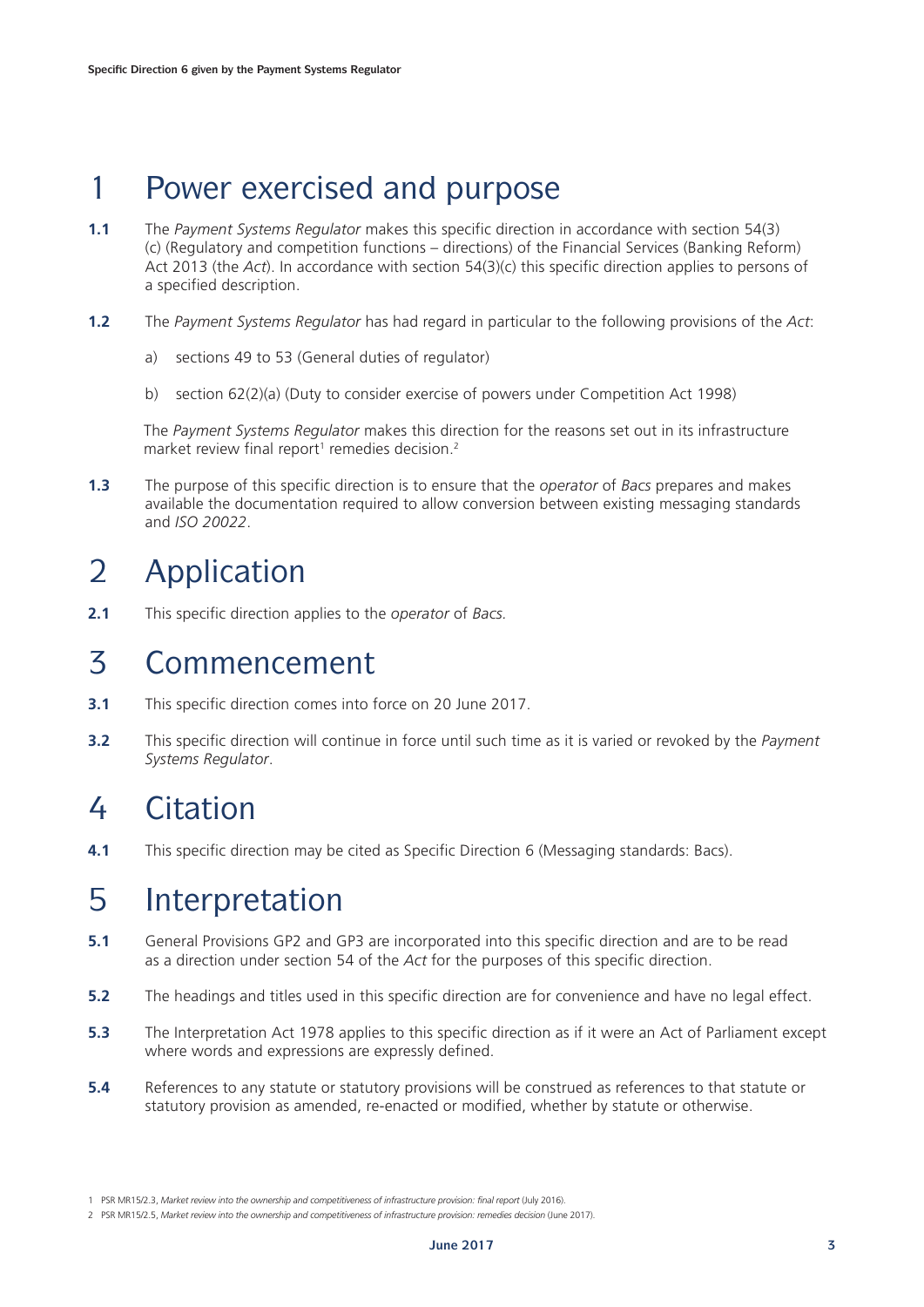#### **5.5** In this specific direction:

| Act                            | Means the Financial Services (Banking Reform) Act 2013                                                                                                                                                                  |
|--------------------------------|-------------------------------------------------------------------------------------------------------------------------------------------------------------------------------------------------------------------------|
| <b>Bacs</b>                    | Means the Bacs regulated payment system designated by HM Treasury under<br>section 43 of the Act in March 2015                                                                                                          |
| existing messaging<br>standard | Means the Standard 18 messaging standard                                                                                                                                                                                |
| <b>ISO 20022</b>               | An international financial messaging standard developed to facilitate<br>electronic data interchange between financial institutions, and which supports<br>interoperability between all parties in the payments process |
| implementation quidelines      | A set of rules and technical specifications that guide the implementation of a<br>standard in a payment system                                                                                                          |
| operator                       | Has the meaning given by section $42(3)$ of the Act                                                                                                                                                                     |
| payment system                 | Has the meaning given by section 41 of the Act                                                                                                                                                                          |
| Payment Systems<br>Regulator   | Means the body corporate established under Part 5 of the Act                                                                                                                                                            |
| regulated payment system       | Means a payment system designated by HM Treasury under section 43 of the<br>Act in March 2015                                                                                                                           |

### 6 Requirement to produce documentation

- **6.1** This Specific Direction 4 requires the operator of Bacs to take the specific actions set out below by 1 December 2017.
- **6.2** The *operator* of *Bacs* must prepare the documentation necessary (including comprehensive implementation guidelines) to support the conversion of all relevant messages and related functionalities (used in the current Bacs system) from *ISO 20022* into the existing *messaging standard* and from the *existing messaging standard* into the *ISO 20022* messaging standard. This documentation must be prepared in accordance with paragraphs 6.3 and 6.4.
- **6.3** The documentation required under paragraph 6.2 must include rules that unambiguously define and explain:
	- a) how to extract all business-related information from the data elements in the *existing messaging standard* and move, or map, such information to corresponding data elements in the *ISO 20022 messaging standard*, and
	- b) how to extract business-related information from the data elements in the *ISO 20022 messaging standard* and move, or map, such information to corresponding data elements in the existing *messaging standard*.

 Any constraints regarding the ability to map information from the *ISO 20022 messaging standard* to the *existing messaging standard* must be clearly articulated.

**6.4** The *operator* of Bacs must take all reasonable steps to define implementation guidelines for the conversion of all elements of the *existing messaging standard* into *ISO 20022* messages, including, if necessary pursuing the amendment or creation and registration of new *ISO 20022* messages.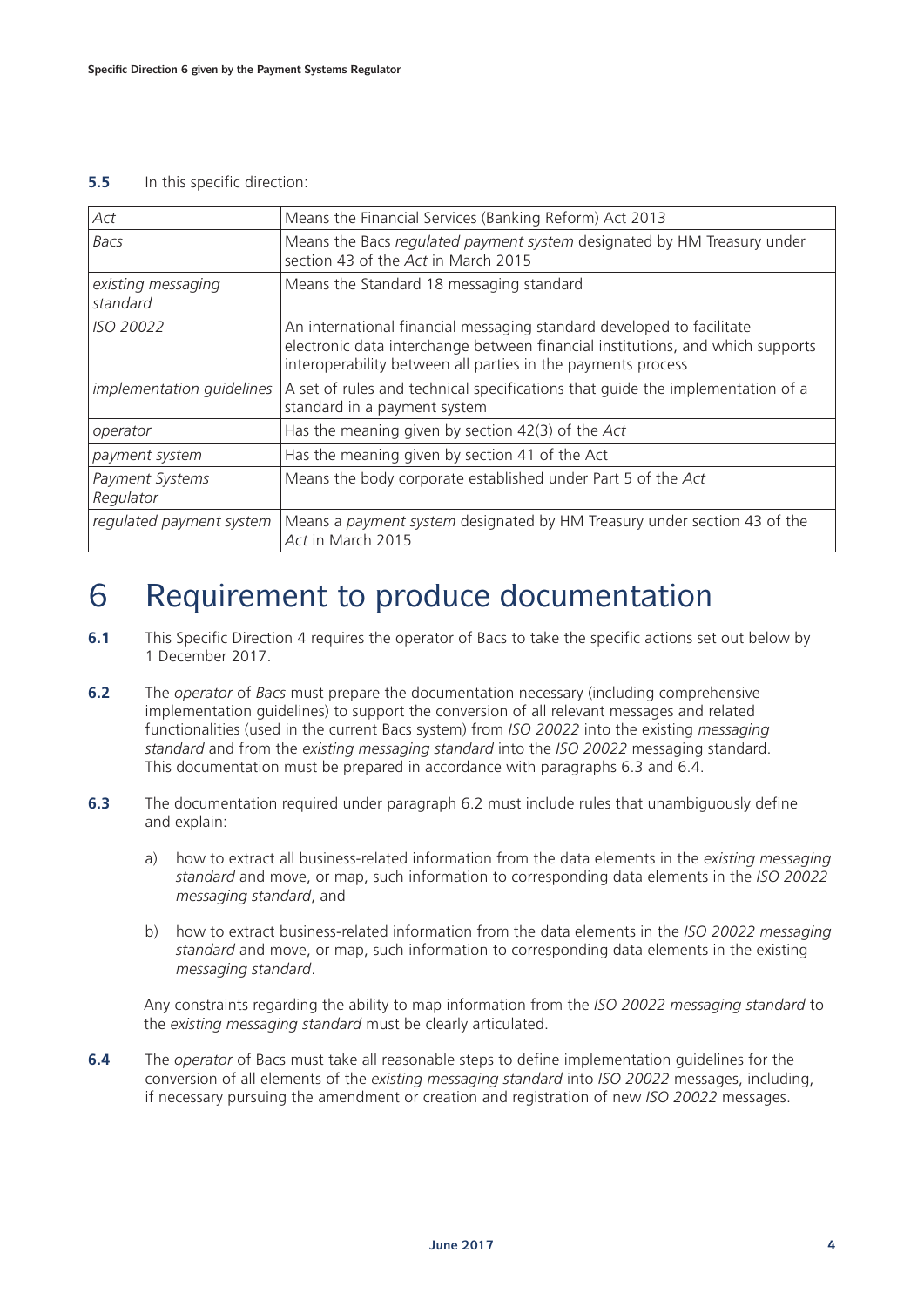- **6.5** The *operator* of Bacs must ensure that the documentation prepared in accordance with paragraph 6.2 remains accurate and up to date at all times, including adding any further information as may from time to time be required if new messages or functionalities are defined in the *existing messaging standard*.
- **6.6** The *operator* of *Bacs* must make all documentation prepared in accordance with paragraph 1.2 available on its website and in such manner and form as from time to time directed by the *Payment Systems Regulator*.